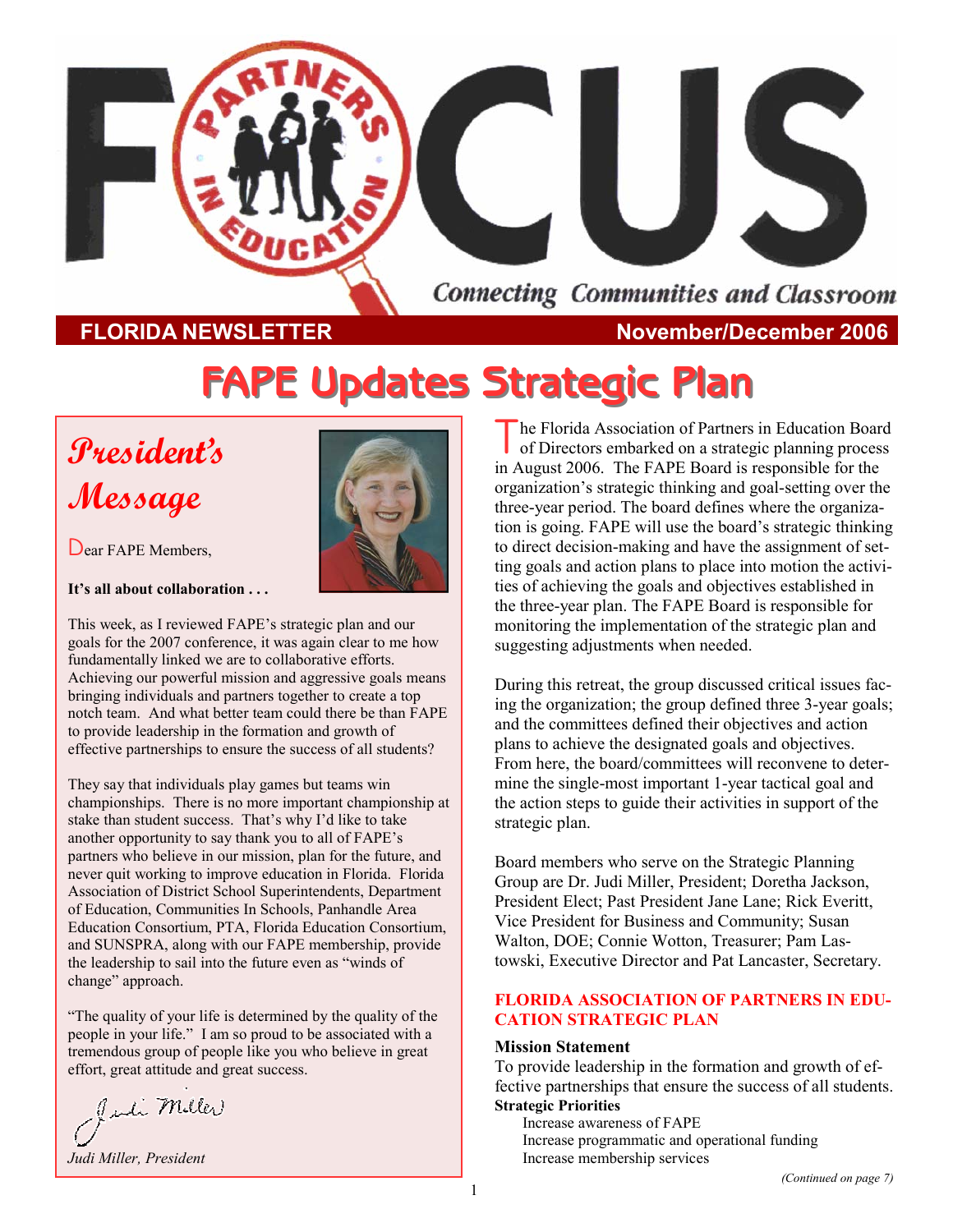

## **Pajamaween Day in Polk Celebrates Reading Reading**

A s schools in Florida continue to be creative in their goal of ensuring student success, Halloween had an innovative twist at Jesse Keen Elementary in Polk County. Au contraire to the typical Halloween costumes, bus drivers and parents delivered students to the school dressed in pajamas, slippers and carrying their favorite stuffed animal and book. They were greeted by their teachers and FAPE's 2006 Adele Graham Award winner, former president of FAPE, Margaret Anne Wheeler, Polk School District Volunteer Coordinator. Wheeler and the teachers were also dressed in jammies. They, too, brought their stuffed animals and favorite book. Students spent the day reading and being read to. Community members came to the school and read to the children. They joined the spirit of the day and dressed in their favorite pajamas and slippers and carrying their favorite stuffed animals and books. The school's theme, *Reading is Smart*, was well served with smart, creative activities. Healthy treats were served and the students spent the day doing some good old fashioned reading. Congratulations to Jesse Keen Elementary for your innovation!

# **Hotel Contracts Hotel Contracts**

Conference plans for the next three years are moving rapidly. FAPE and the conference partners are working together to create continuous, progressive in-service for community members, educators and business. The 2007 conference is scheduled for April 18-20 at the St. Petersburg Hilton. The 2008 conference will be at the Jacksonville Hyatt Riverside April 2-4 and the 2009 conference will be at the Daytona Beach Hilton, April 15-17. The 2007-08 hotel contracts were signed this fall by Doretha Jackson, Pinellas District Volunteer Coordinator. Jackson will serve as president from July 2007 to July 2009. To keep up with conference information, timelines and agendas use the FAPE website www.flpie.net

# **FAPE Member Honor Bell, Sr. "Honored" by President Bush by President Bush**

**P** resident Bush flew to Pensacola Naval Air Station on November 6 to honor long time volunteer, Honor Bell, Sr., with the President's Volunteer Service Award. Since 2002, President Bush has honored at least one person from each community he visits during his travels. Bell was on the Florida Department of Education Commissioner's Community Involvement Council in the 90's and was active in Florida Association of Partners in Education (FAPE). He spent a decade working with this Council and FAPE to advocate for statewide, organized school volunteer programs. He was also active in the Escambia District and supported volunteer programs under the leadership of Peggy Pilcher and Sally Lee.

"I really feel -- no pun intended -- honored, to say the least," said Bell, a retired Army Vietnam veteran who has dedicated himself to public service and volunteer work since moving to Pensacola in 1989. "I'm humbled by it, but I don't do my volunteer work to get recognition."

Bell's day job is Special Assistant to the Commander of Naval Education and Training for Community Service and Outreach, where he is responsible for Navy volunteer efforts. Off-duty, his work is much the same.

Bell is the founding chairman of 12 volunteer programs in the Pensacola Bay Area, including Hands on Pensacola, the Hope Center for Teens, and Communities in Schools of Northwest Florida. He also is an Escambia County School District mentor and a member of the Governor's Commission on Volunteerism and Community Service.

He also serves as a Rebuild Northwest Florida board member, a Hope Center for Teens board member and volunteers with Catholic Charities and the Florida Association of Partners in Education. He was previously a board member of United Way, the Private Industry Coun-**FAPE Signs 2008, 2009 Conference** FAPE Signs 2008, 2009 Conference and many other nonprofit organizations.



Doretha Jackson, President Elect, signs hotel contract for the 2008 conference.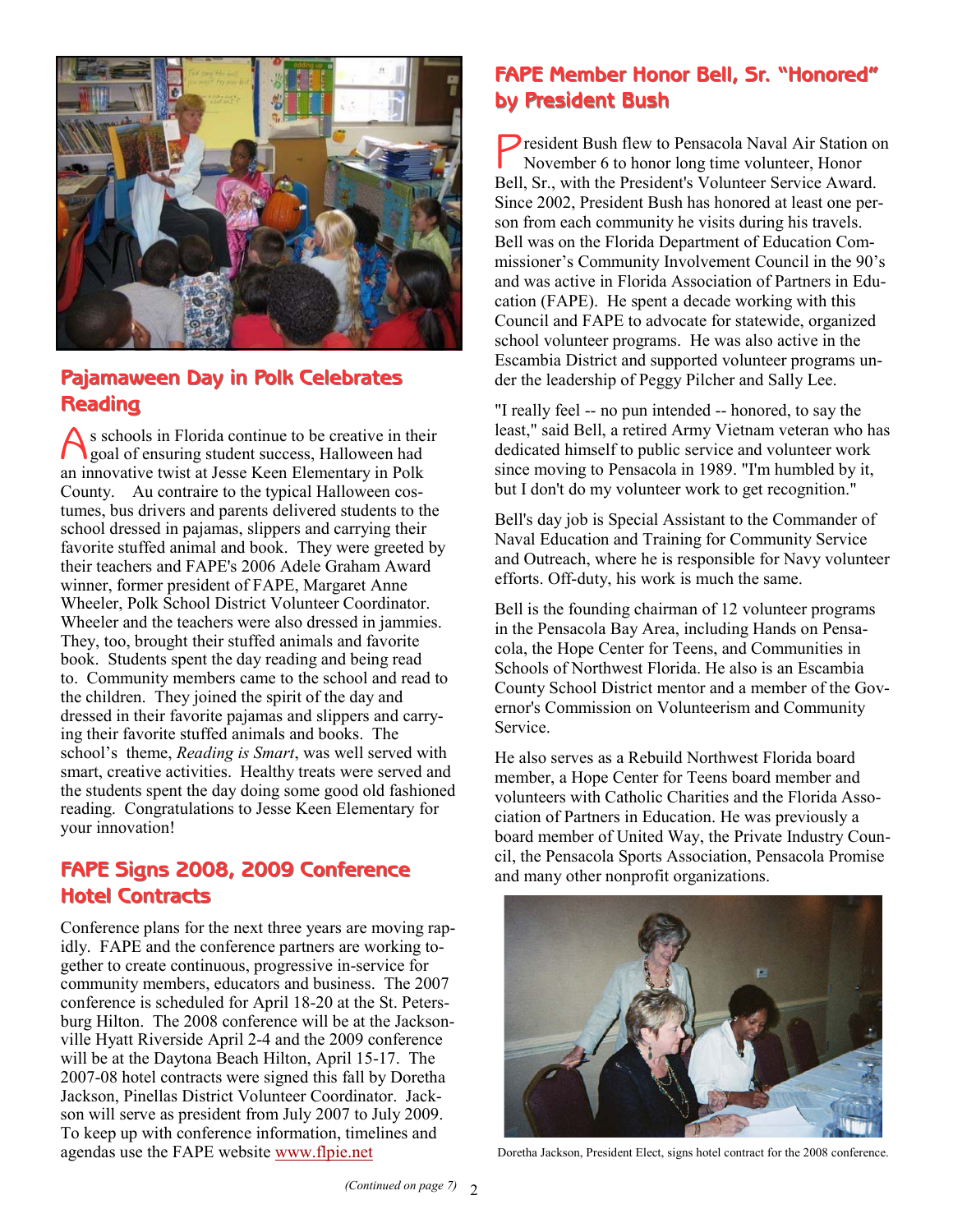# $NEWS$  from DOE ... Fall Leadership: "Making it Work Together"



D OE initiatives, legislation and program updates ini-tiated "Making it Work Together" on September 28. The conference gave partners and representatives of collaborative programs an opportunity to come together, network and take back to their districts a myriad of ideas.

Mary Jane Tappen, Deputy Chancellor, led the program with a very thorough overview of the current issues in the K-12 arena. The afternoon session addressed an entire gamut of programs in the Bureau of Family and Community Outreach and included partners, such as Volunteer Florida and the Florida Association of Partners in Education.



Mentor/tutor training was definitely a popular topic, as well as, incorporating curriculum planning in volunteer programs. These sessions, along with the service learning provided valuable information and fulfilled the needs of many participants. The workshop on effective communication with partners overlapped all program needs and was well received.

Family Involvement sessions on Friday were stimulated by the Florida State Education Title I Parent Involvement plan that has been developed for Title I programs. These timely workshops were for those who need to comply with the Title I guidelines and others who wanted more information on parent involvement.

The Panhandle Area Consortium (PAEC) staff captivated the participants at the last session. Conferees were amazed at the resources and training available through the PAEC network. We had a chance to explore cutting edge technology as it is applied to professional development.

At the close of the general session, Commissioner Winn saluted the efforts of the volunteer programs and urged

everyone to work to raise student achievement and encouraged us to continue supporting programs to assist Florida's "F" schools.

Conferees agreed the workshops were ex-



emplary and the networking that resulted was priceless. New coordinators had an enriching experience, not only networking and attending the workshops, but profited from in-depth training on the basics of volunteer programs as a pre-conference activity. All agreed the Lottery sponsorship helped provide an opportunity to expand partnerships for stronger outreach programs.

Fall Leadership brings together information on all the initiatives of the Bureau of Family and Community Outreach and incorporates the training requests that have been made and/or that have been indicated on the volunteer survey.

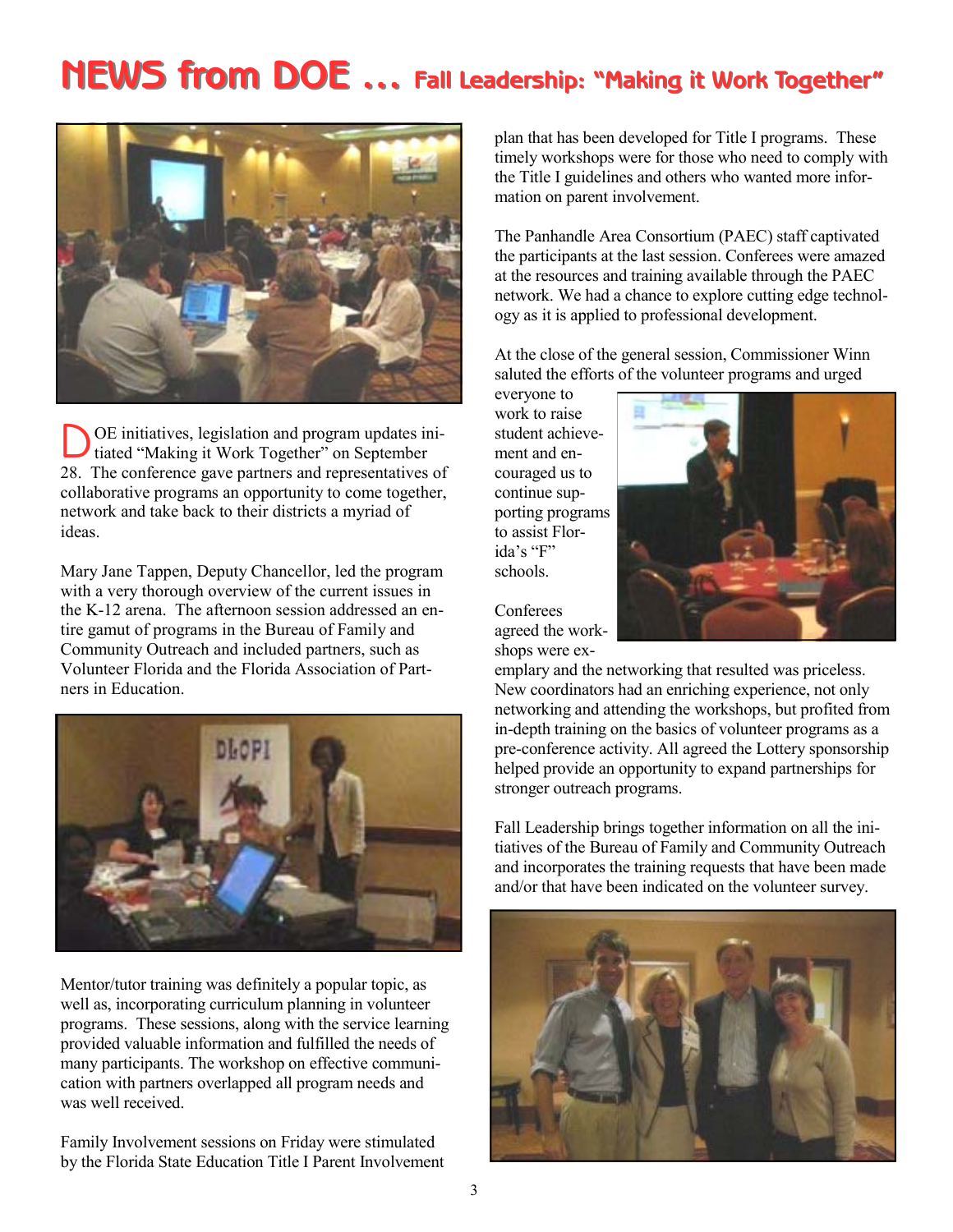# **Florida Outstanding School Volunteers - Youth Category**

## **Region I: Dustin Orr, Bay County**

For the past two semesters, A.D. Harris High School student Dustin Orr spent his time working with third-, fourth- and fifth-graders with disabilities at the Margaret K. Lewis School. Dustin displays unending patience and kindness while tutoring students in functional academic programs. He helps them learn to read survival words (such as poison, stop and exit), write their names, recognize coins and tell time. Also, Dustin learned how to use productivity software programs and makes books with picture symbols instead of words that the students can read. He is currently adapting several children's literature books so the computer can read them to the students. Finally, Dustin is more than a positive role model. He goes beyond regular classroom duties and volunteers to accompany the students on community trips and is their No. 1 cheerleader as they participate in Special Olympics.

## **Region II: Whitney Cooper, Nassau County**

Whitney Cooper exhibits the true meaning of a volunteer. Whitney volunteered during "Bring a Parent to School Day" and Field Day at Callahan Elementary. Not only is Whitney a member of many student athletic and leadership organizations at West Nassau High School, she volunteers in the front office and as a Teen Trendsetter where she tutors third-graders with reading. At Callahan Intermediate School, she volunteers in her mother's third-grade classroom and helps with grading papers, filing documents, and setting up games and centers for the next day. She also prepares weekly folders, cuts out letters, hangs bulletin boards, picks up class supplies, helps set up storybook day and whatever else is needed. She helped at the Bausch and Lomb Tennis Championships and assisted a student with a disability at the Special Olympics in Fernandina Beach. She is an active member of her church and serves on the youth choir, usher board and dance team.

## **Region III: Phuong Pham, Osceola County**

Phuong Pham's volunteer service record shows a steady commitment to serving her community and working with students. Over the past four years, she has accumulated 400 hours of community service. At Osceola High School, where she is a senior, she is involved with National Honor Society, Freshman Orientation, Bright Futures Ambassador program and Key Club. She is also a charter member of Teen Trendsetters where she helps third-grade children with their reading skills. The group has doubled in size under her leadership as chairman. Phuong participates in monthly service activities and completed the Summer Volunteer Institute through her involvement with Osceola's Young Volunteers in Action. She always finds time for other special jobs such as teaching vacation bible school and working on Osceola's Dreams for Teens program. Phuong is always ready to lend a helping hand and help make a difference in her community.

## **Region IV: Whitney Sweat, Collier County**

Whitney Sweat selflessly gives her time to help others who are battling cancer and finds intrinsic value in giving back to her community. As a student in the Volunteer Community Service class at Barron Collier High School, she consistently logs in twice the required hours. The Cancer Alliance of Naples, the Wishing Well Foundation and the Leukemia and Lymphoma Society of America all benefit from Whitney's talents. She speaks at fundraising events, does clerical work and organizes programs for children at the Children's Hospital. Volunteering for the last couple years at New Beginnings, a Collier County public alternative school for fourth- through eighth-graders, Whitney helps children express themselves and learn with art-based projects. She is an honest, kind and caring young lady with a positive attitude and a love of life and helping others.

## **Region V: Larissa Amaral, Broward County**

Larissa Amaral, an 11<sup>th</sup>-grader at Coconut Creek High School, spends her free time before school, at lunch and after school volunteering with two very lucky ESE students. Larissa's support, friendship and watchful eye help reduce the students' stress and anxiety and allow them the freedom to concentrate on their schoolwork. A member of the Cougar Pals, an ESE support organization, Larissa volunteers to take students to a movie or other field trips on a monthly basis. This year she organized a Thanksgiving banquet that brought joy to 91 ESE students, parents and faculty. Also, she worked on a Hurricane Katrina food and clothing drive that sent two Army vans filled with supplies to the storm victims in the Gulf States. Larissa donates her time out of love and community commitment. She summarizes it best by saying: "I love these kids and think they deserve respect, care and most of all love, like anyone else. They have taught me to believe we are all capable of doing anything we want."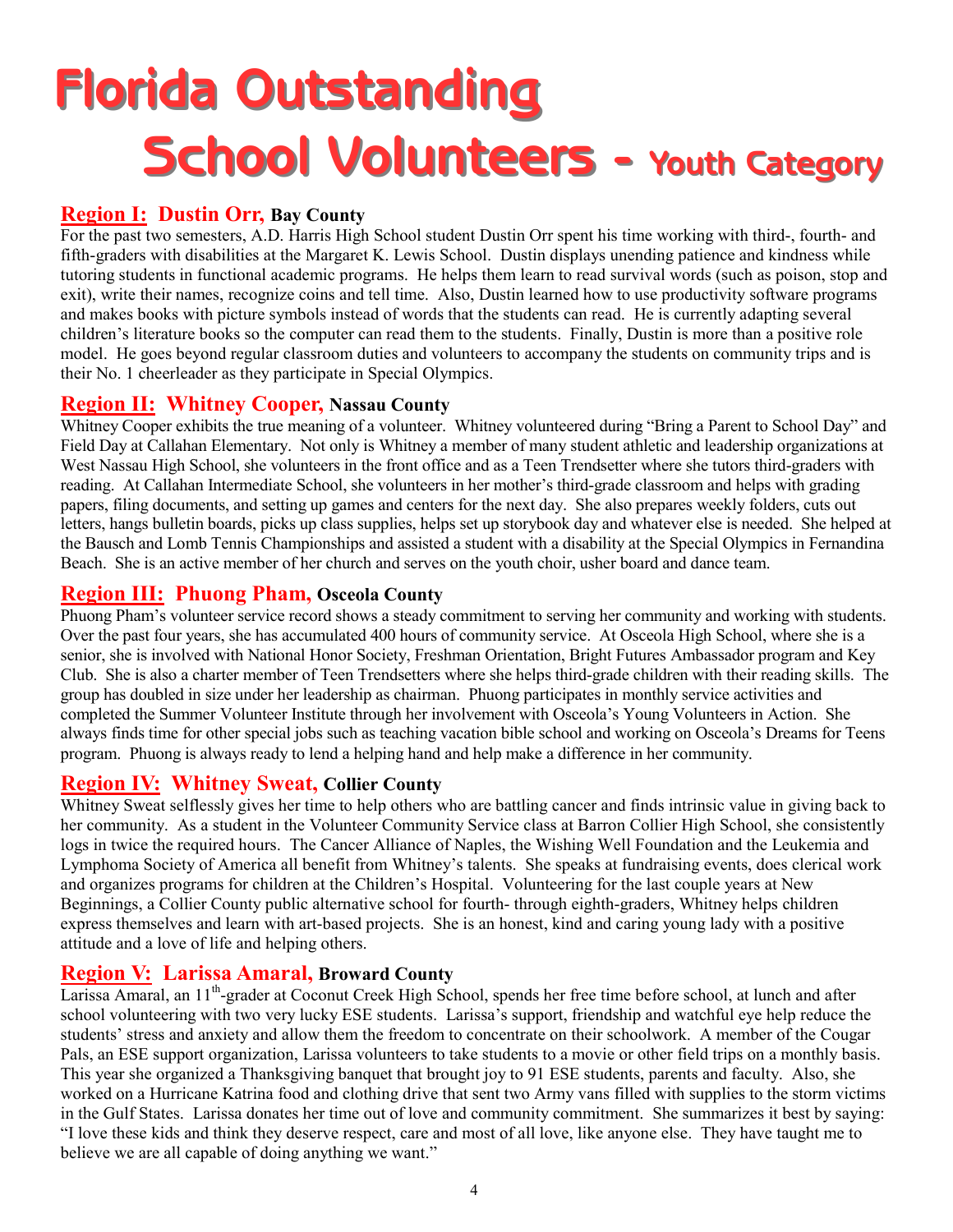# Winds of Change **Florida Association of Partners in Education<br>33rd Annual Conference**



# April 18-20, 2007 **Hilton St. Petersburg**

333 First Street S., St. Petersburg, FL Room rate: \$133 single/double www.StPeteHilton.com

# For Conference update, go to www.flpie.net

For Conference information, contact Meeting Makers at 850.656.0025 or Barbara@MeetingMakersInc.com

# **FAPE Provides Five Star School Award Training FAPE Provides Five Star School Award Training**

The Panhandle Area Education Consortium and The Florida Association of Partners in education announce Five Star School Award Training. The course is designed primarily for district volunteer coordinators, school volunteer coordinators and school leaders. The content describes the requirements and application process requisite to achieve the prestigious Five Star Award School status in Florida.

#### **Outcomes**

School leaders will: Understand the requirements for achieving Five Star School status. Successfully complete the Five Star School Award application.

#### **Pupil Outcomes**

Students will:

Experience benefits resulting from increased parent and community involvement at the school site.

#### **Course Availability and Schedule**

The course is available on the Florida Education Channel and can be copied. Broadcast dates and times can be found at www.paec.org Find the blue FEC tab and select the schedule link. On the page that comes up, find the programs link and select it. Scroll down to Five Star School Award and on the page that then appears, select the schedule link.

Times listed are Central Time Zone.

**Did you know? know?**

Online in-service for new district volunteer coordinators is available at www.paec.org (Florida Learns Academy). The training also gives in-service points!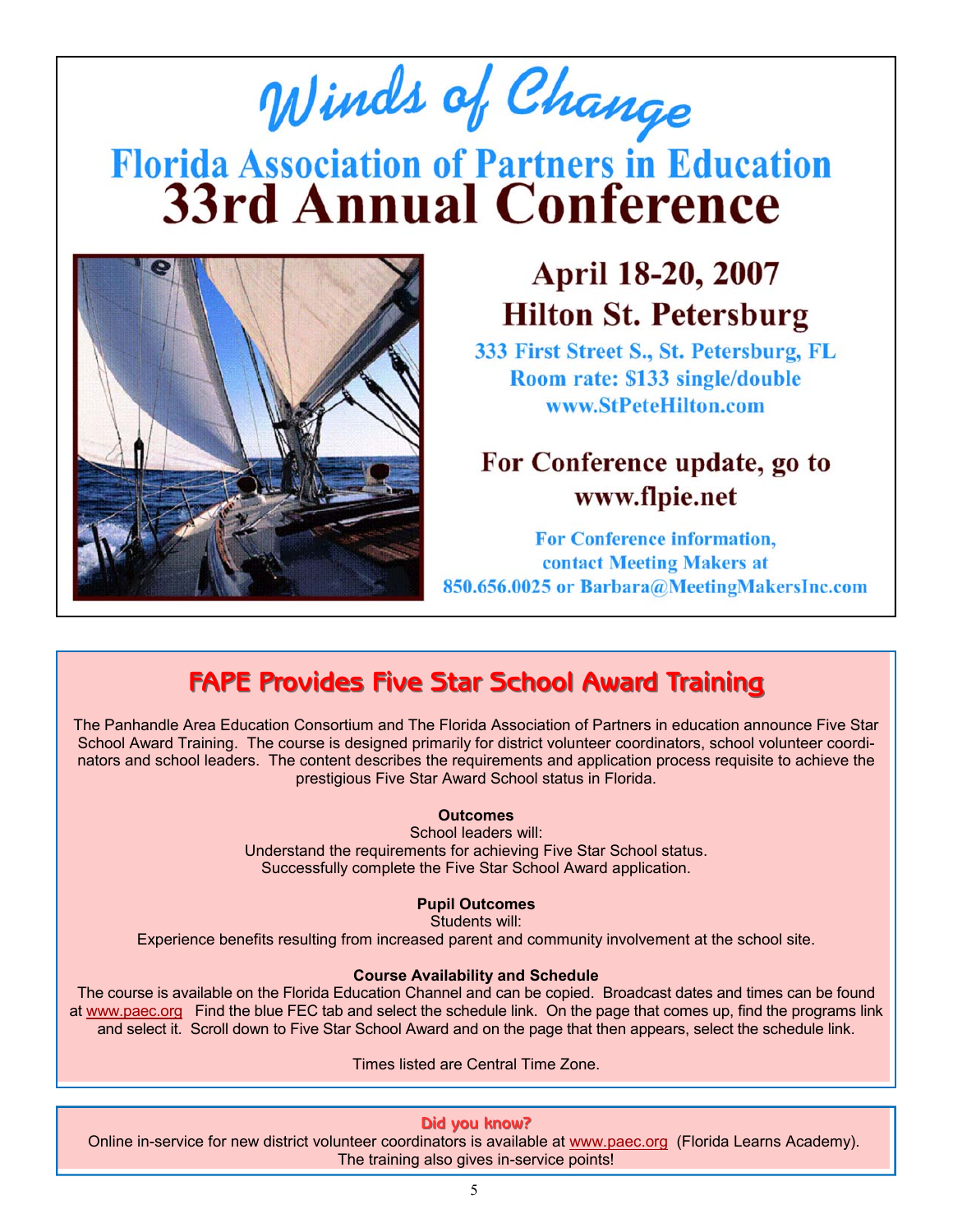## **How to Make Parent-Teacher Conferences Work for Your Child Conferences Work for Your Child**

Y ou've been asked to attend a regularly scheduled "report card" conference with your child's teacher. Or you've gotten a special note from your child's teacher asking to see you. In either case, you might be a little nervous.

Well, relax. Teachers don't want to put parents on the spot. They just like to meet with parents from time to time to discuss how to help students do their best in school.

All children learn in different ways. They have their own individual personalities, and their own listening and work habits. To help their students learn new knowledge and skills, teachers must know as much as they can about each child's likes and dislikes. No one knows more about these things than you, the parents. And no one has more influence over your children than you.

That's why teachers need your help to do a first-class job. Working together, you and the teacher can help your child have a successful school year.

#### **Here Are Some Things To Keep in Mind**

- Start the conference right: be there on time, and plan not to run over the amount of time that has been set aside, usually about 40 minutes.
- If you are a working parent who can't arrange to meet during regular hours, make this clear to the teacher and try to set up a time to meet that is good for both of you.

**The best conferences are those in which both teachers and parents stay calm and try hard to work together for one purpose and one purpose only: to help your child do well. Arguing, or blaming each other for problems your child is having, helps no one.**

#### **Getting Ready**

Each teacher will probably come prepared with samples of your children's work and with ideas to help them do even better in school. You should get ready for each conference, too. Talk to your children before the conference. Find out what they think are their best subjects, and what subjects they like the least. Find out why. Also, ask your children if there is anything they would like you to talk about with their teachers. Make sure your children don't worry about the meeting. Help them understand that you and their teacher(s) are meeting together in order to help them.

Before you go to the school, write notes to yourself about:

- things about your child's life at home, personality, problems, habits, and hobbies you feel it's important for the teacher to know,
- your concerns about the school's programs or policies,
- questions about your child's progress, and
- how you and the school can work together to help your child.

If your spouse can't attend the conference with you, ask for his or her concerns and questions.

#### **The Conference**

Some good questions to ask are these:

- Is my child in different groups for different subjects? Why?
- How well does my child get along with others?
- What are my child's best and worst subjects?
- Is my child working up to his or her ability?
- Does my child participate in class discussions and activities?
- Has my child missed any classes other than ones I contacted the school about?
- Have you noticed any sudden changes in the way my child acts? For example, have you noticed any squinting, tiredness or moodiness that might be a sign of physical or other problems?
- What kinds of tests are being done? What do the tests tell about my child's progress?
- How does my child handle taking tests?

It's a good idea to ask your most important questions first, just in case time runs out before you and the teacher have a chance to discuss them all. Be sure to ask the teacher for specific suggestions on ways to help your child do better. This is the most important part of the meeting. It will become your action plan. If the teacher says something you don't quite understand, don't be shy about asking for an explanation. It's a good idea to end the conference by summing up decisions you've made together. If needed, ask to meet again.

#### **After the Conference**

Start immediately on the action plan you and the teacher worked out together. Discuss the plan with your child. Make sure he or she knows that you and the teacher care. To see if the action plan is working, watch your child's behavior and check your child's class work and homework.

Stay in regular touch with the teacher to discuss the progress your child is making. Meeting with your child's teachers should help build strong parent-teacher partnerships—partnerships that are needed if you and your child's teachers are to reach your common goal of helping your child get the best education possible.

*Copyright © 1987 The National PTA, National Education Association of the United States, Stock No. 5174-2,* Making Parent-Teacher Conferences Work

# +2, Making Patent-Peacher Conferences Work<br>● ● ● ● ● ● ● ● ● ● ● ● ● ● ● ● ●



Sandi Chapnick, Carolyn Glass, and Susan Walton preparing for "Curriculum Connection: The Power of Volunteers" workshop at Fall Leadership.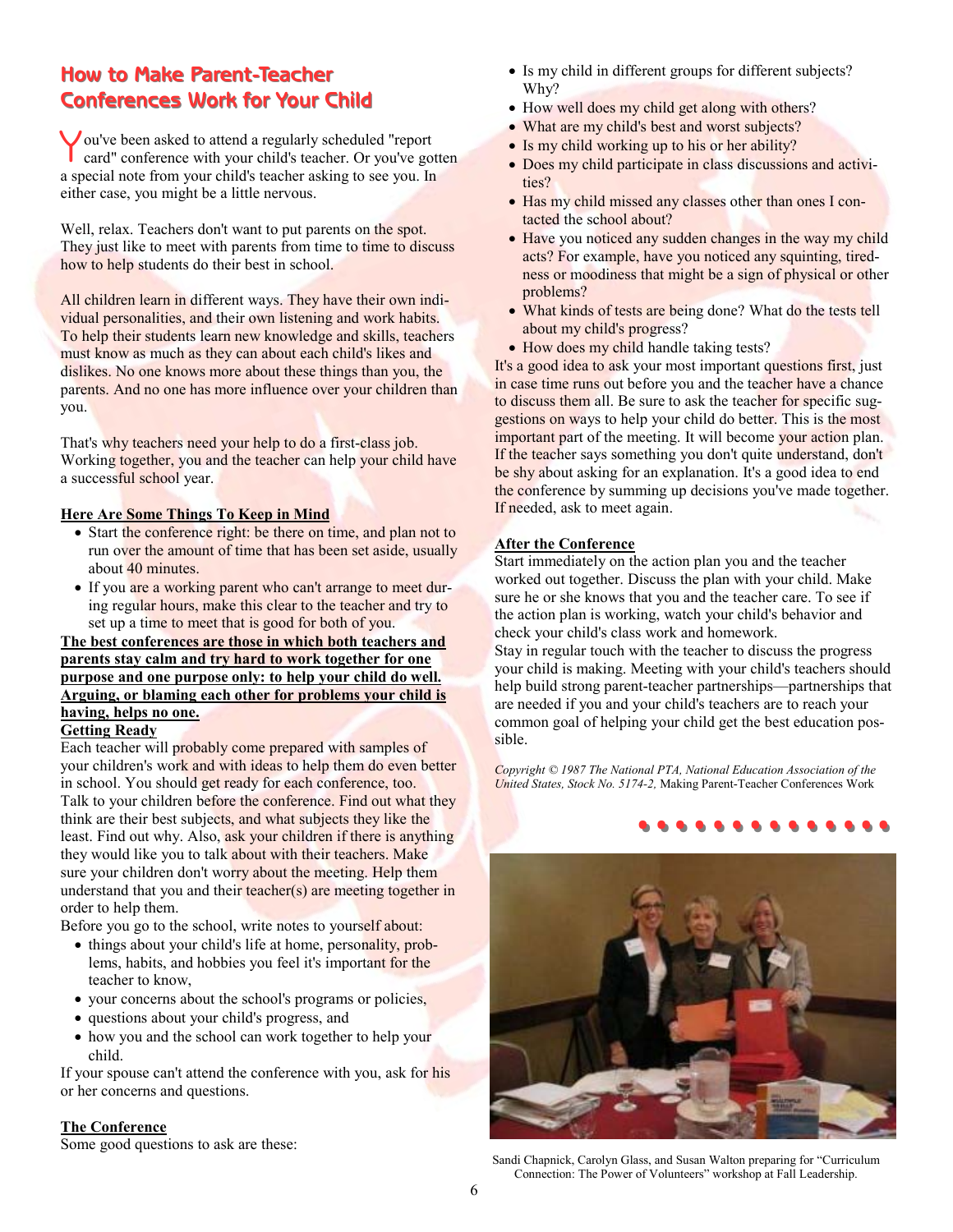## **Involving Families in High School & Involving Families in High School & College Expectations College Expectations**

By Jane Dallet, Information Specialist Bureau of School Improvement, Florida Department of Education

The Education Commission of the States High School Policy Center has released a new policy brief on the need for students and parents to receive better information on the steps from high school to college, particularly to improve the "college knowledge" of students whose parents did not attend college. The new policy brief provides a synthesis of the research on the college aspirations of many students and their parents today, as well as the documented lack of information far too many families possess on the necessary steps to make the transition from high school to postsecondary. The brief identifies current state policies that address each of the four steps necessary to negotiate the bridge from high school to college: (1) Students and their parents obtain information on colleges' entrance expectations -- minimum coursework requirements, GPA, etc. -- preferably as early as the middle grades if not earlier, but absolutely at the beginning of high school; (2) Students and their parents set goals related to students' postschooling aspirations and annually choose high school courses to guarantee that college entrance expectations are achieved by end of grade 12; (3) Students and their parents receive annual updates on students' progress toward their high school graduation goals -- and information about remediation opportunities, if necessary; and (4) Students and parents receive information on making the transition from high school to college -- including applications for college admission and financial aid.

#### **…………..**

Save the Date cards are available for distribution to people within your community, schools, businesses and associations. Order these through Cox at Barbara-Cox@MeetingMakersInc.com The cards will be mailed in bulk. Email her the number you need and a shipping address. *(FAPE Signs Contracts, continued from page 2)* 

Conference planning committee members are Stacy Carlson, Executive Director, Consortium of Florida Education Foundations(CFEF); Barbara Ann Cox, President, Meeting Makers, Inc.; Lenelle Cruse, President Elect, FL PTA; Rick Everitt, Program Coordinator/Technology, Panhandle Area Education Consortium (PAEC); Lois Gracey, State Director, Communities In Schools(CIS); Carlos Guffain, Coordinator, East Coast Technical Assistance; Donna Houchen, Executive Director, SERVE; Doretha Jackson, President Elect, FAPE ; Janice Karst, President Elect, SUNSPRA; Pat Lancaster, FAPE secretary; Pam Lastowski, Executive Director, FAPE, Teecy Matthews, Volunteer Fl.; Betsy McCauley, Leon District Volunteer Coordinator; Judi Miller, President, FAPE; Bill Montford, Executive Director, Florida Association of District School Superintendents(FADSS); Marilyn Parcels, FLDOE; Liz Stark, Alachua School Volunteer Program Coordinator; Connie Walters, Director of Communication, CIS; Susan Walton, FLDOE; Margaret Anne Wheeler, Polk Community Involvement Coordinator; Connie Wotton, FAPE Treasurer.



Happy attendees at Leadership Training!

*(FAPE Updates Strategic Plan, continued from page 1)* 

#### **Strategic Priority # 1 – Increase Awareness of FAPE**

**Goal 1.** Build strong relationships with state leadership Department of Education

- Governor
- Legislature

Other statewide organizations

- **One year tactical goal** FAPE leadership meets with state leadership
- **Goal 2.** Establish a public relations plan for the internal and external constituents

 **One year tactical goal** – Establish public relations plan.

#### **Strategic Priority # 2 – Increase programmatic and operational funding**

**Goal 1.** Increase legislative advocacy as evidenced through \$500,000 in legislative funding.

 **One year tactical goal –** Recruit a lobbyist and share the plan.

**Goal 2**. Increase private sector (corporation / foundation) funding to FAPE by 15%  **One year tactical goal** – Identify potential funders, rela-

tionships and contacts

#### **Strategic Priority #3 – Increase membership services**

- **Goal 1.** Further develop the website Identify materials needed for the website Get members to look at the website and give feedback Invite regional coordinators to contribute Place new and revised information on the website Make adjustments to the website, based on feedback Establish ongoing system of renewal  **One year tactical goal** – Collect materials to complete the website
- **Goal 2.** Increase professional development opportunities National standards communicated Content delivery

Parent DVD distributed to all districts

**One year tactical goal** – Deliver a "new and improved" conference. Creation, development and distribution of the Parent DVD.